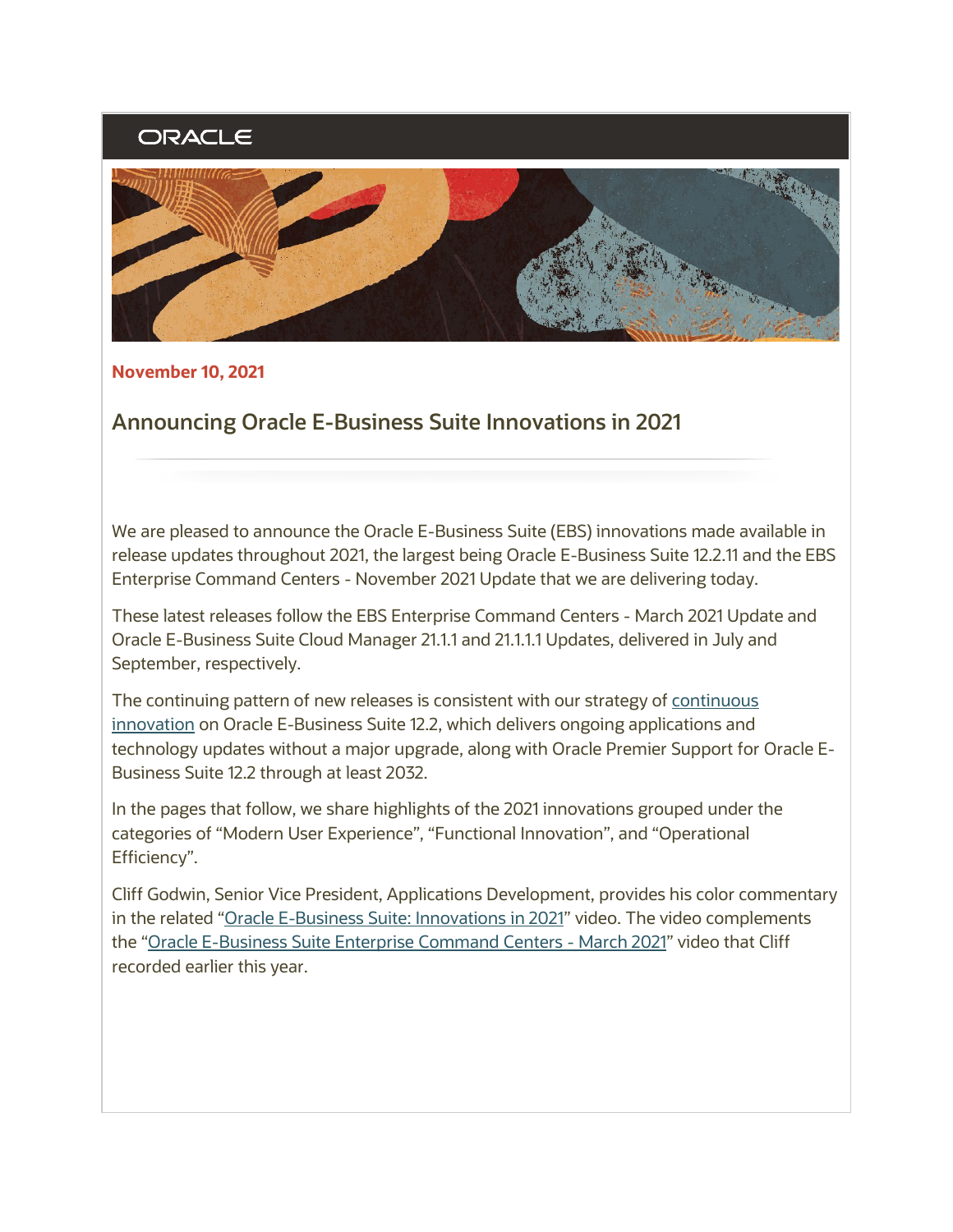## **Modern User Experience:**

**Enterprise Command Centers (ECC):** EBS Enterprise Command Centers, introduced in October 2018, continue to be a focus for investment. Our full ECC offering now includes 32 command centers with more than 110 dashboards across the following E-Business Suite product areas:

- **Financials:** Receivables, iReceivables, Payables, Assets, Lease Contracts (Financials), Lease and Finance Management
- **Procurement and Projects:** iProcurement: Consumer-like Shopping, Procurement, Projects, Project Procurement, Contract Lifecycle Management for Public Sector
- **Order Management and Logistics:** Order Management, Inventory Management, Advanced Pricing, iStore: Modern Shopping Experience, Landed Cost Management, Channel Revenue Management, Incentive Compensation
- **Manufacturing:** Discrete Manufacturing, Process Manufacturing, Outsourced Manufacturing, Project Manufacturing, Cost Management, Quality
- **Asset Lifecycle and Service:** Enterprise Asset Management, Asset Tracking, Service Contracts, Service (TeleService), Field Service, Depot Repair
- **Human Capital Management:** Human Resources, Payroll

Increasingly, users can start their E-Business Suite sessions with command center dashboards that let them browse and drill on key indicators, charts and graphs and leverage consumer-like search and filters to quickly identify and act on their highest business priorities.

With command centers, users have a better, more productive user experience, while IT has reduced demand for custom operational reports.

Enterprise Command Centers are easy to deploy, and are available at no additional cost to licensed users of the underlying E-Business Suite products. While you must be running E-Business Suite 12.2.4 or higher to deploy the command centers, you need not be running one of the latest 12.2.X release levels, such as 12.2.11, to uptake the latest command center updates.

- **New Command Centers, New Dashboards and Updates to Existing Dashboards** EBS Enterprise Command Center Updates in March 2021 and November 2021 delivered the following new command centers and dashboards, as well as enhancements to existing dashboards:
	- o **2 New Command Centers**
		- **Payroll Command Center**
		- **Project Manufacturing Command Center**
	- o **8 New Dashboards in Existing Command Centers**
		- **Discrete Manufacturing: Genealogy & Trace**
		- **Discrete Manufacturing: Assembly Completions**
		- Quality (for Process Manufacturing): Sample Inspections and Sample Analysis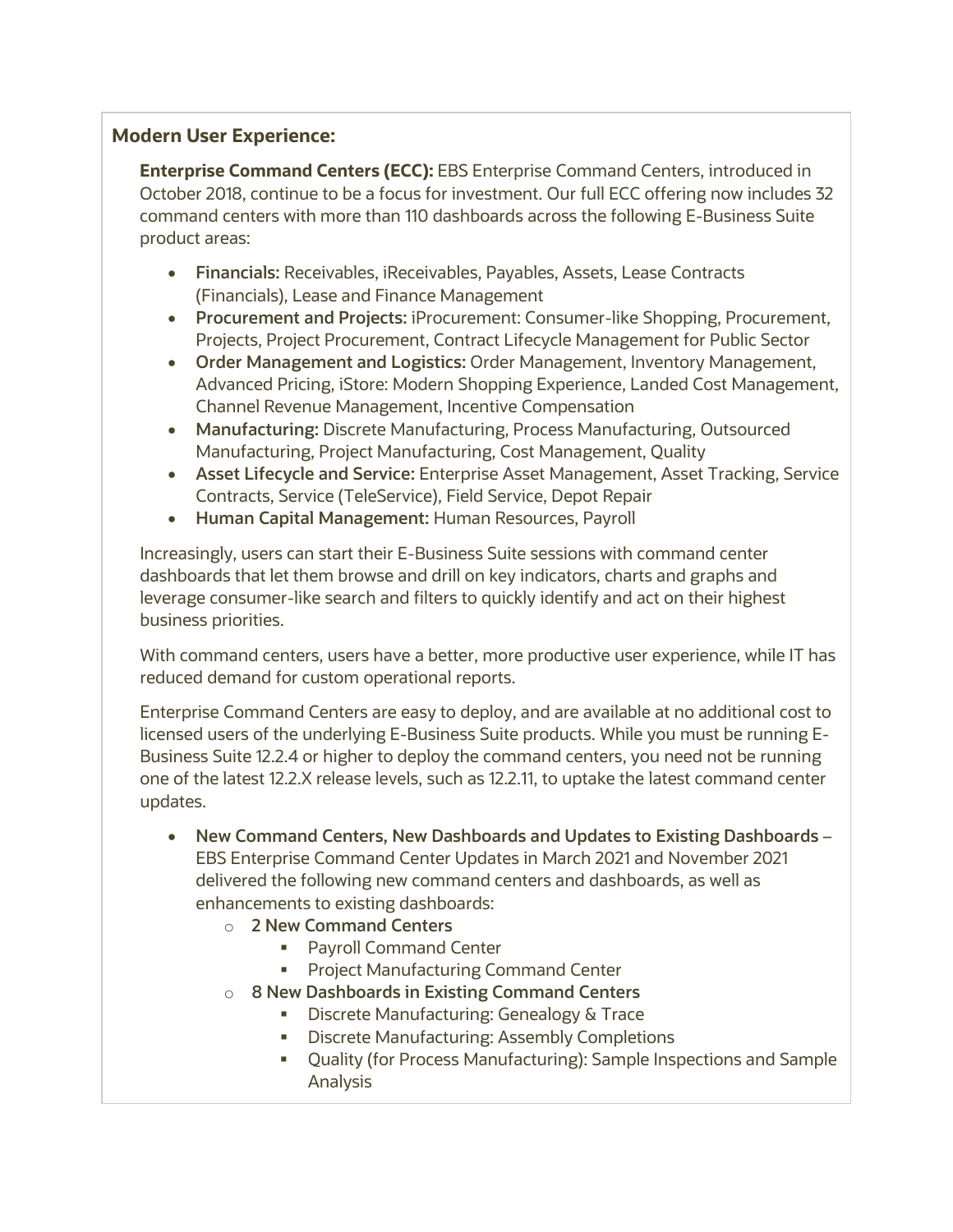- **Costing (for Process Manufacturing): WIP Valuation**
- **Inventory: Space Utilization and Slotting**
- **Asset Tracking: Assets**
- **Projects: Billing**
- **Service: Charges**
- **ECC Framework Enhancements –** the ECC Framework, used to create and modify command centers, includes these 2021 updates:
	- o Network Diagram
	- o Pop-ups within Dashboards
	- o APEX Integration with ECC
	- o Look-Ahead Visualizations in Chart Cascading
	- o Waterfall Chart
	- o Color Pinning in Charts
	- o Relative Date Range Filters
	- o Export to PDF
	- o Default Saved Search
- **Pop-ups within Dashboards –** a new ECC pop-up capability lets users take quick action from within dashboards, reducing the need to navigate to separate transaction pages. Here are some example cases:
	- o Procurement: Reassign Requisitions
	- o Order Management: Release Holds
	- o Service: Uptake Tasks
	- o iReceivables: Cancel Dispute
	- o Advanced Pricing: Update Price Lists
	- o iProcurement: Item Details
- **Payroll Command Center** a new Payroll Command Center helps you better manage the payroll cycle and reduces your reliance on operational reports.

Before a payroll run, you can find and fix data exceptions that might cause processing errors. After a run, you can reconcile results – investigating any discrepancies across payrolls and periods, with drilldown to element and assignment details.

You can simplify your tax statutory reporting – analyzing and reporting tax balances at federal, state, and local levels (with initial scope focused on United States legislation.)

Example Payroll Command Center use cases include:

- o Identify and Correct Critical Employee Data to Ensure Successful Payroll Processing
- o Identify Overtime Costs to Reduce Payroll Budget Overages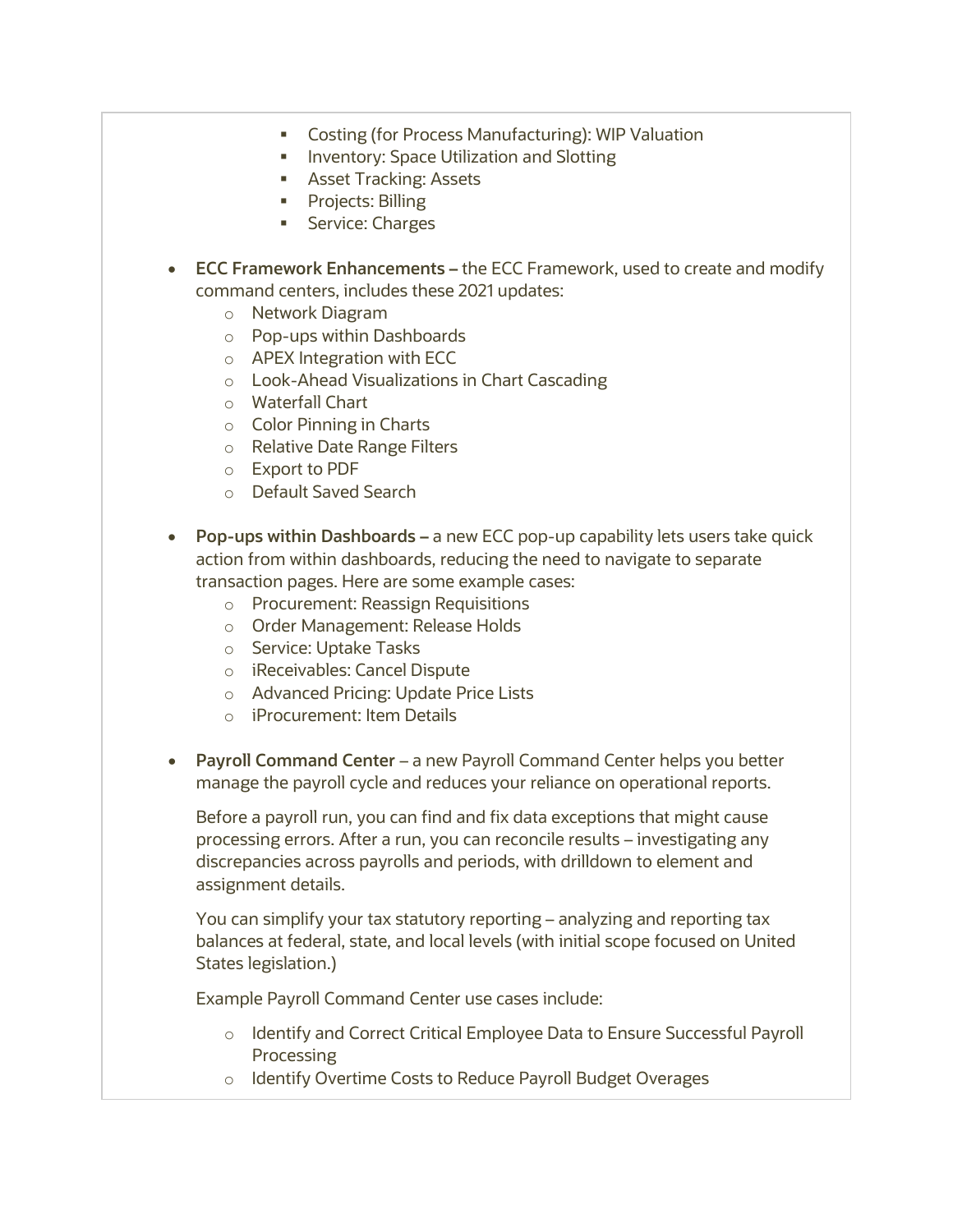- $\circ$  Identify and Minimize Check Payments to Encourage Direct Deposit Signup
- **Discrete Manufacturing Command Center: Genealogy &Trace –** in March 2021, we added Genealogy & Trace capabilities to the Discrete Manufacturing Command Center to enable efficient tracing of product genealogy for root cause and impact analysis. In November 2021, we enhanced those capabilities with dashboard popups and other optimizations.

In the "Oracle E-Business Suite: Innovations in 2021" video, we show how a quality manager can use our Discrete Manufacturing: Genealogy & Trace solution to investigate and act on a product quality problem, in this case with gearbox assemblies.

We begin by reviewing the typical discrete manufacturing flow:

- 1) You issue purchase orders to buy lots of material
- 2) You assign incoming material lots to work orders for building assemblies
- 3) The assemblies become items input to other work orders for higher-level assemblies, looping until a finished, shippable product is attained

We then show a manager using the Discrete Manufacturing: Production Quality dashboard to drill down on the most common reason for gearbox rejections: "Final Inspection – Noise Problem (3)".

Upon seeing the list of impacted assemblies, the manager clicks a new "View Network" pop-up to display the serial unit genealogy of material lots and manufactured parts. Using a new "Highlight Path" capability, the manager zeros in on a lot of special bolts common to the noisy gearboxes.

Clicking to "Show Details" of the common bolt lot, the manager sees that the "medium precision" bolt grade is out of the norm. The manager then uses the "Make anchor node" capability to see the full consumption and impact of the problem bolt lot.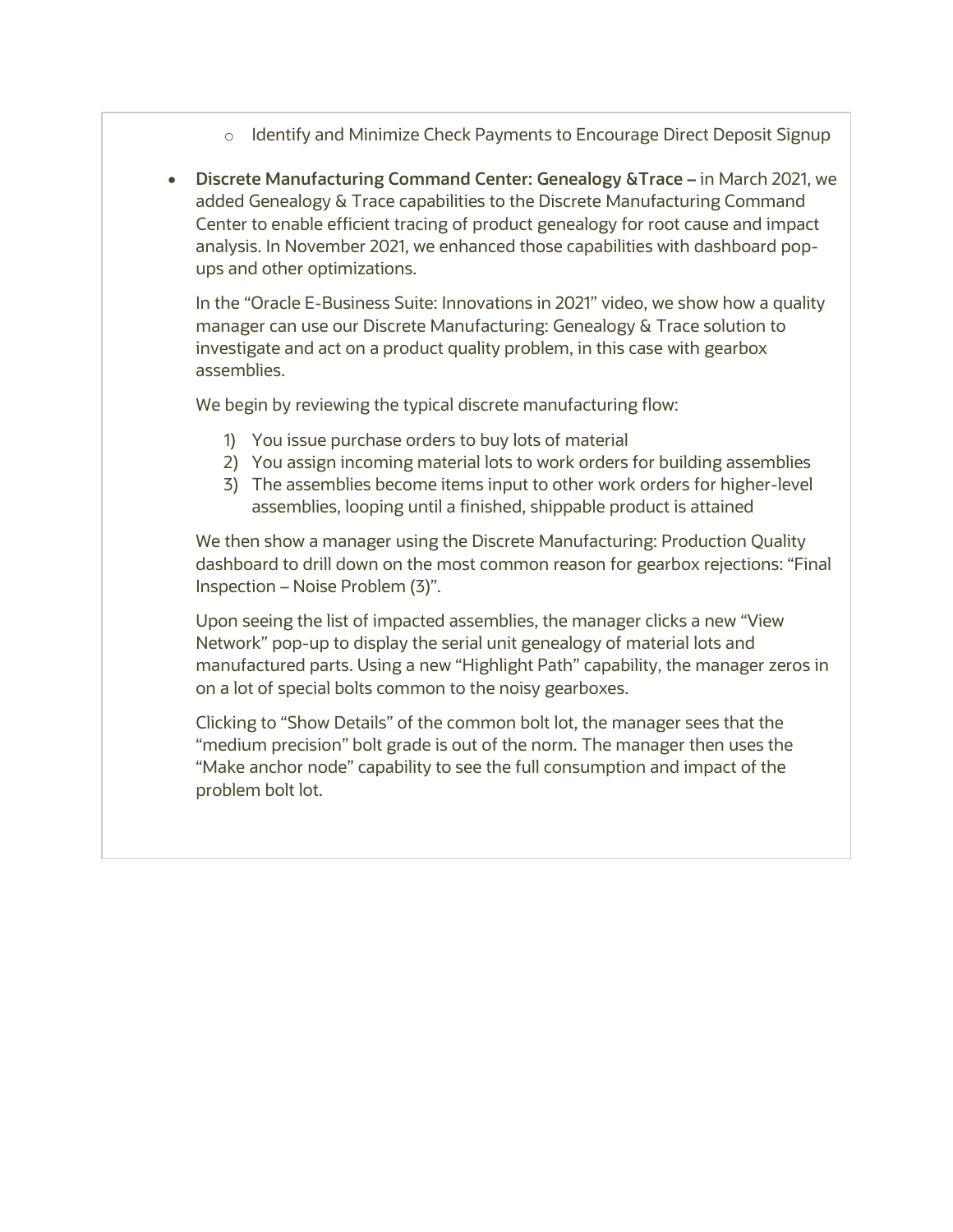

Discovering that some impacted assemblies are reserved on Sales Orders, the manager places the Sales Orders on hold to ensure additional quality checks are performed. Likewise, the manager puts impacted assemblies still in inventory on "Inventory Hold" to prevent additional Sales Order reservations.

The quality manager then uses a new "Find Similar" capability to search for bolt lots with similar problem attributes to determine if additional quarantine or recall actions are needed.

**Updated Look and Feel:** In earlier 12.2.X releases, we delivered different UI "themes" to provide flexibility in UI look and feel. You can use the delivered themes, or create your own themes. With 12.2.11, we provide a new "Redwood Theme" to enable look and feel consistency with Oracle's SaaS applications.

#### **Functional Innovation:**

**Industry-Focused Investments:** EBS 12.2.11 enhances already-rich industry-specific capabilities, confirming our commitment to help complex, global organizations run their operations on EBS.

• **G-Invoicing for US Federal Program Agencies** – G-Invoicing is the long-term solution for Federal Program Agencies to manage their intragovernmental Buy/Sell transactions. Throughout 2021, we have been working with requesting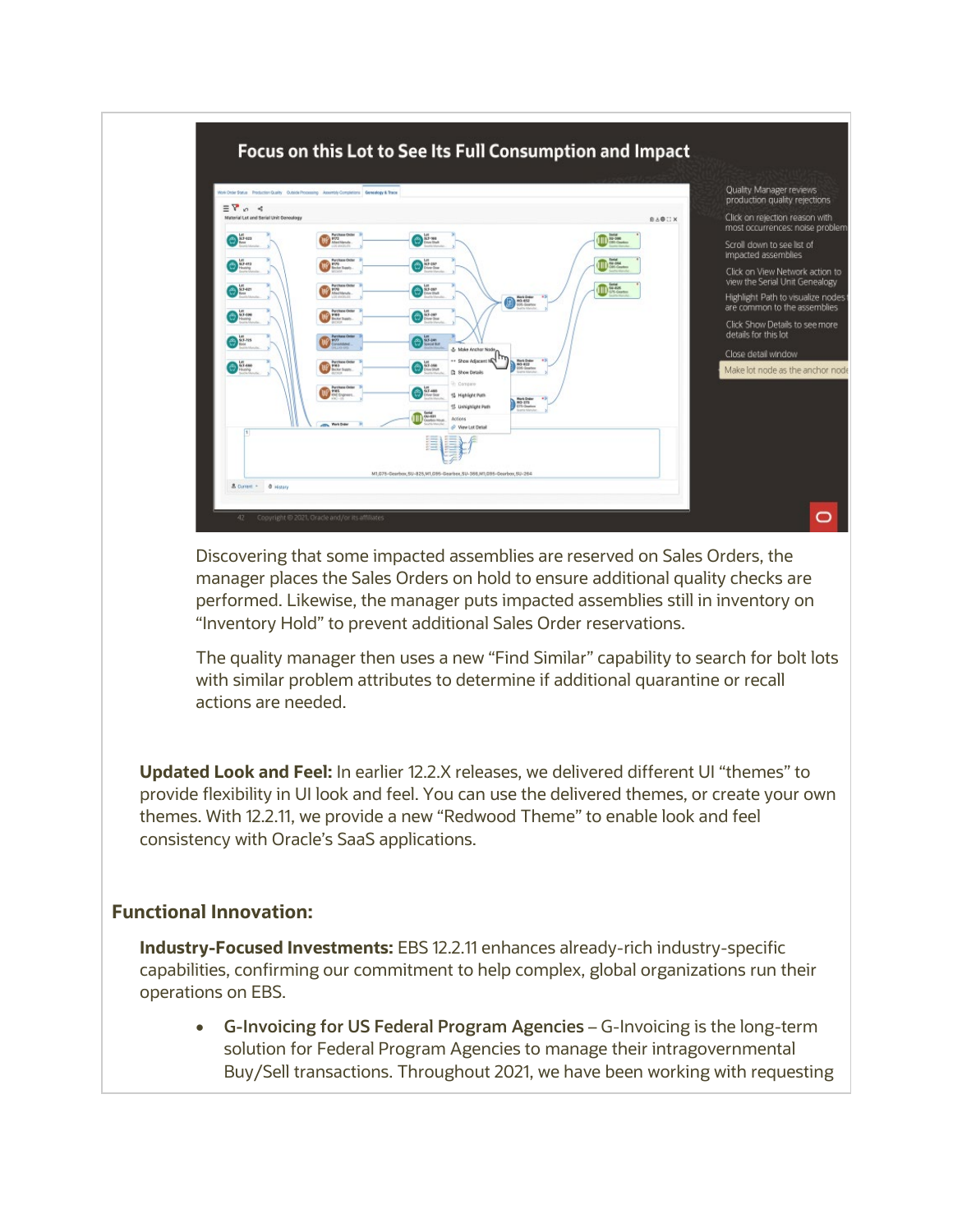and servicing agencies that run EBS to provide G-Invoicing support in both Projects and Procurement.

• **Procurement: Shared Service Support for Project Centric Purchases –** 12.2.11 provides shared services procurement functionality for global project-oriented enterprises such as Engineering and Construction companies.

Our shared services support for project-centric purchases allows a single operating unit to make bulk purchases on behalf of many operating units where project work occurs, enabling efficient central procurement for global projects.

• **Projects: Budgetary Control for Labor and Non-Labor Transactions** – for budgetary control-enabled projects, expenditure commitments are checked against available funds. 12.2.11 enhancements to the Projects: Budgetary Control feature help improve cost control with expanded funds checking. You can check funds to validate commitments for Labor and Non-Labor costs, and other expenses tracked in external systems. When you interface the actual expenditures from the other systems, you then release the commitments.

**Cross-Industry Investments:** EBS 12.2.11 extends and enhances functionality for use across many different industries.

- **Supply Chain Management: Returns on Internal Sales Orders –** 12.2.11 improves handling of internal sales orders between organizations in the same enterprise. This enhancement allows EBS to manage and account for returns on an internal sales order.
- **Order Management: Enhanced Milestone and Usage Billing –** across several 12.2.X releases, we have improved support for ordering and billing combinations of products, subscriptions, and services with functionality for:
	- o Subscription Ordering
	- o Recurring Billing
	- o Milestone Billing
	- o Usage Based Billing

With 12.2.11, Milestone Billing lets you insert and re-sequence billing milestones, and attach additional information to billing plans via descriptive flexfields. Usage Based Billing in Order Management lets you copy and edit usage billing plans. In Lease and Finance Management, you can base usage billing for lease contracts on multi-factor metrics. For example, you can lease equipment based on a timeframe or usage limit, whichever comes first.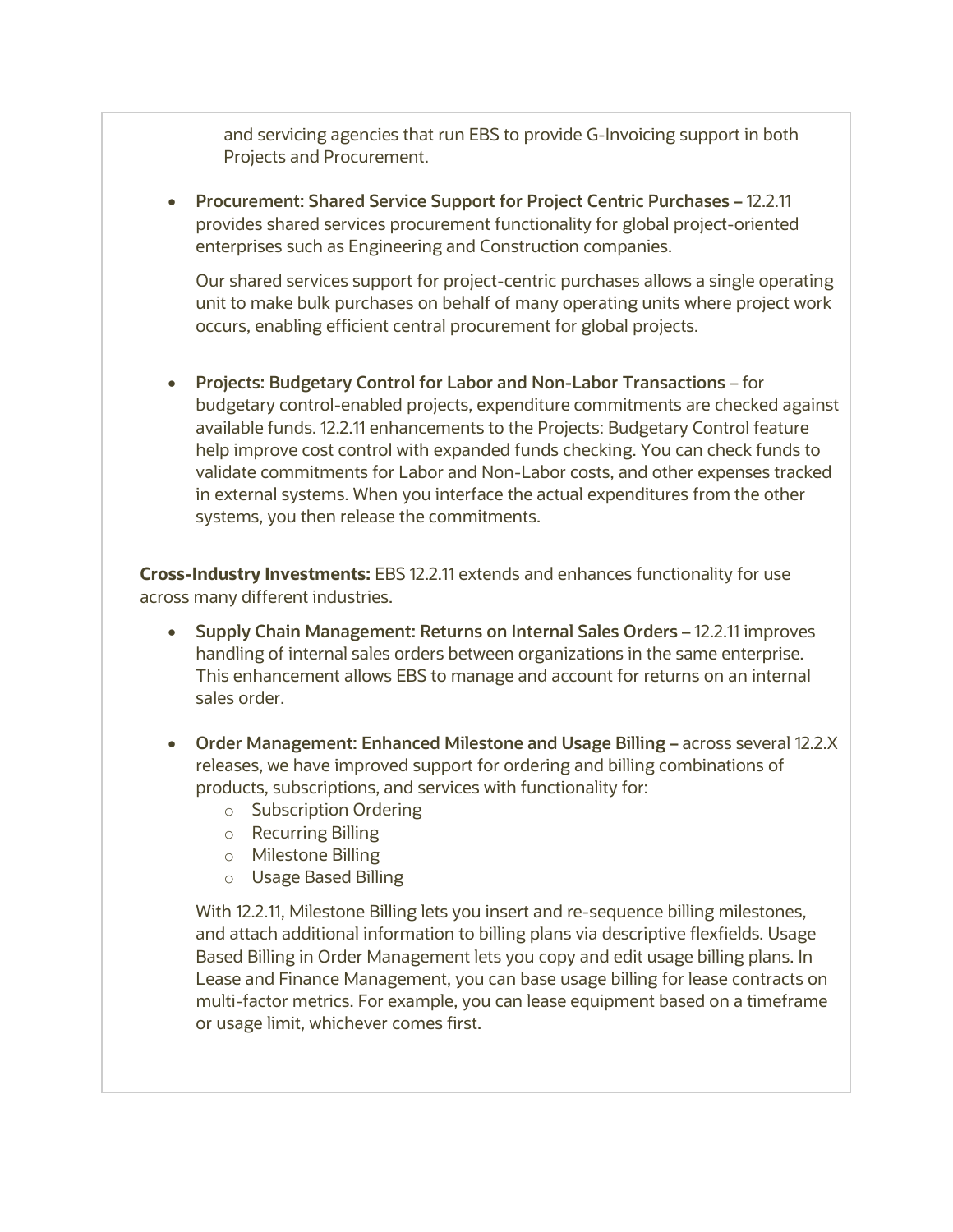• **Inventory/Warehouse Management: Rules Using Material Classification –** in 12.2.6, we introduced support for material classification codes that allow you to track additional attributes for an item, such as country of origin or type of packaging, for use during outbound picking and shipping operations. In 12.2.10, we added inbound capture of classification codes to facilitate inventory tracking and storage based on material classification.

With 12.2.11, the Warehouse Management Rules Engine can guide putaway and pick operations by classification code. For example, you can pick items to fulfill a particular customer's order based on country of origin, or you can assign items with holiday packaging to particular storage locations.

• **Process Manufacturing: Distributed Sampling –** process manufacturers for products such as food and beverages, metals, chemicals, and pharmaceuticals are subject to regulations that lead to a tight focus on quality control.

In 12.2.11, a new Distributed Sampling capability allows you to define subsets or "units" of quality specifications for various dimensions of a product, such as physical, chemical, and visual properties. You can distribute unit specifications and samples to different laboratories, then aggregate results to determine if the samples meet the overall quality specification.

- **Enterprise Asset Management: Enhanced Technician Assignment –** in earlier 12.2.X releases, we introduced a Mobile Maintenance app that allows:
	- o a manager to assign a work order to a technician
	- o a technician to self-assign work by creating a work order or by selecting from a departmental queue

In 12.2.10, we provided an HTML interface that lets managers mass assign work to technicians. In 12.2.11, we enhanced the interface to allow a manager to inspect unassigned work order operations and match those to available and qualified technicians.

- **Time & Labor: Time Entry for Discrete Manufacturing –** with 12.2.11, you can enter a timecard that associates your time with Discrete Manufacturing work order operations. This provides a consistent review and approval process for managers who have workers performing both manufacturing and maintenance time entries.
- **Additional APIs for Extensions and Integrations –** In 12.2.11, we provide these additional APIs:
	- o Inventory: Create Subinventories
	- o BOM: Maintain Resources, Standard Operations and Routings
	- o BOM: Transfer Engineering Items to Manufacturing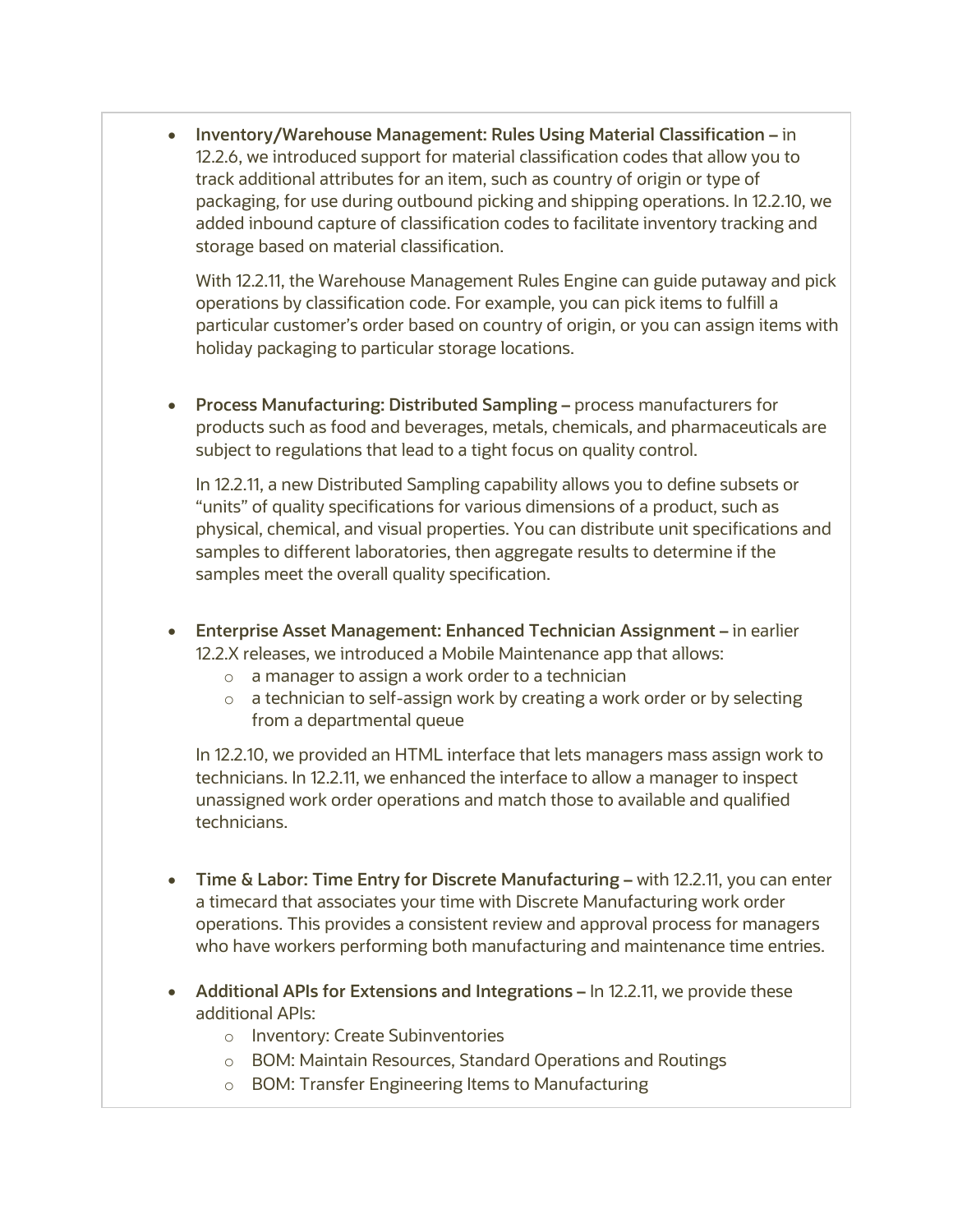- o Product Hub: Update Customer Items and Customer Item Cross References
- o Product Hub: Manufacturer Part Numbers
- o Configured Items: Selective Copy Cross References
- o Discrete Manufacturing: Change Order Notifications: Configuration
- o Warehouse Management: Multi-Project LPN Consolidation
- o Process Manufacturing: Draw Sample
- **Support for Outbound REST Services –** we already support inbound REST services from APIs available through the EBS Integration Repository. New with 12.2.11 is support for outbound REST services and the ability to associate the invocation of those services with new or existing Business Events.

### **Operational Efficiency:**

**EBS on Oracle Cloud Infrastructure (OCI):** in 2021, we saw a rapid increase in moves of on-premises EBS environments to OCI. To assist these moves, we provide EBS Cloud Manager automation for:

- Provisioning of EBS environments on OCI
- "Lift and shift" of fully configured, on-premises EBS environments to OCI
- Lifecycle management of EBS environments running on OCI.

Releases in July and September delivered these additional EBS Cloud Manager capabilities:

- **Support for Flexible Shapes** EBS on OCI customers can change the shape of a virtual machine (VM) instance without having to rebuild the instance or redeploy EBS. This lets you scale up compute resources for increased performance, or scale down to reduce cost.
- **Support for Universal Credit Management (UCM) Middleware Licensing Model** EBS on OCI customers can select a middleware licensing model that allows expense to rise and fall based on usage, consistent with the elastic pricing already available for the database.
- **Discovery Feature of Manually Migrated Environments –** customers who have manually migrated their on-premise EBS environments to OCI, or have manually updated their EBS environments after migrating to OCI, can leverage EBS Cloud Manager automation to discover and manage those environments going forward.
- **Certification of EBS on Exadata Cloud@Customer Gen 2** EBS is now certified to run on the latest generation of Exadata Cloud@Customer. This certification includes the migration of E-Business Suite to Exadata Cloud@Customer.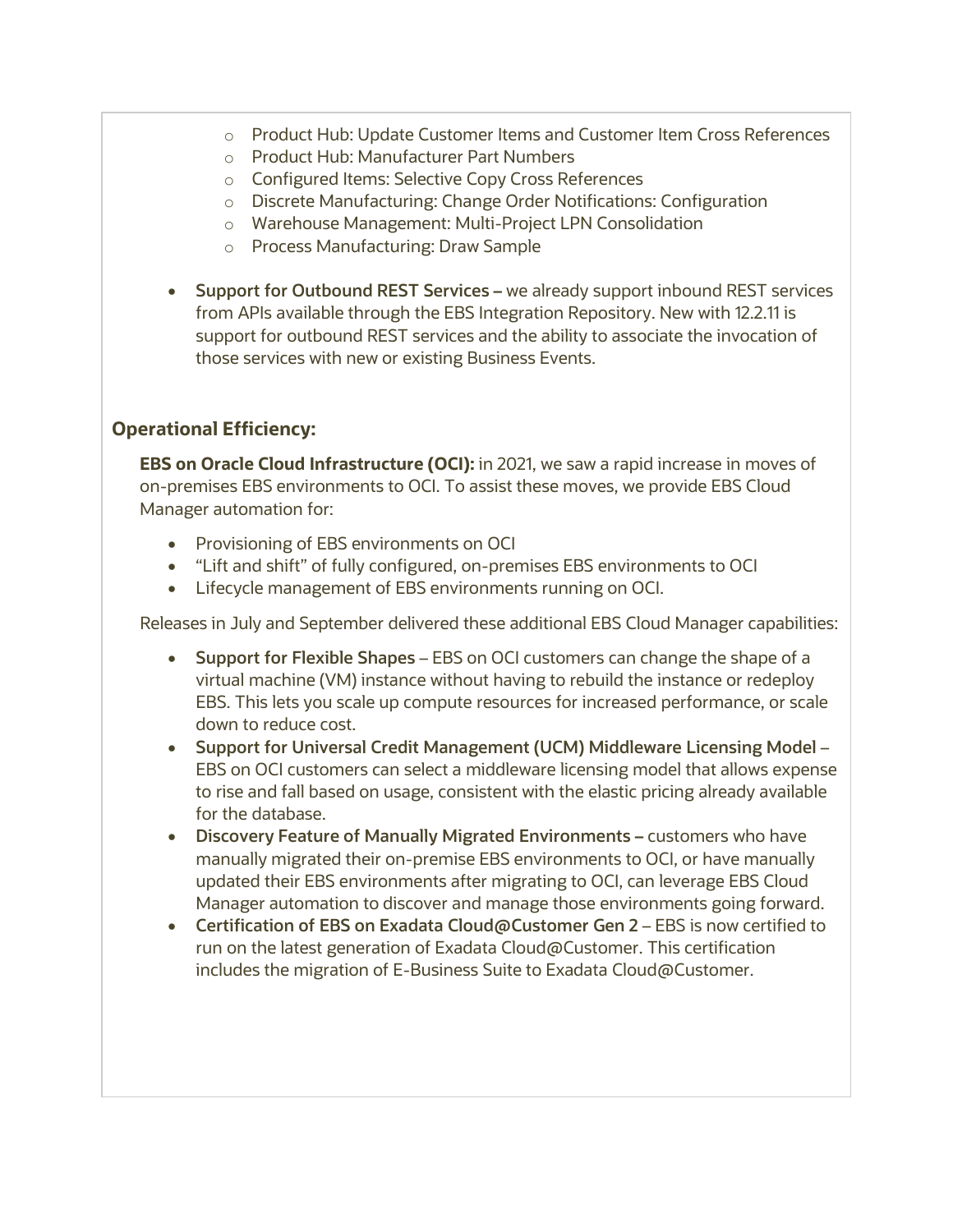**Modern Database Architecture:** with 12.2.11, we have advanced two current initiatives:

- **Adoption of Database Standards, Public APIs, Features and Architecture** we are modernizing the way EBS interacts with the database to take advantage of the latest database capabilities.
- **New EBS System Architecture –** we have introduced a new EBS System Schema Architecture that optimizes the use of system privileges.

These initiatives will benefit all EBS customers, whether running on premises or on OCI, with:

- o Improvements to separation of duties and security
- o Certification of Unified Auditing
- o Simplified integration with Oracle Database Vault
- o Easier and cleaner adoption of new database features
- o Faster database certifications with new database releases
- o Enablement of planned certification with Oracle Autonomous Database

#### **Availability and Deployment:**

**Oracle E-Business Suite 12.2.11:** Oracle E-Business Suite 12.2.11 is currently available on My Oracle Support as [Patch 31856789.](https://support.oracle.com/rs?type=patch&id=31856789) Release 12.2.11 is cumulative and includes new updates as well as updates made available in one-off patches on 11.5.10, 12.0, 12.1.3 and prior 12.2 releases.

The 12.2.11 patch must be applied on top of Oracle E-Business Suite Release 12.2. Instructions for downloading and applying the patch are in the "Oracle E-Business Suite Release 12.2.11 Readme", [Doc ID 2758997.1](https://support.oracle.com/rs?type=doc&id=2758997.1).

**Oracle Enterprise Command Centers:** Instructions for installing or upgrading to the latest version of the Oracle Enterprise Command Center Framework and for enabling the available command centers are in "Installing Oracle Enterprise Command Center Framework, Release 12.2 (Latest Version)", [Doc ID 2495053.1.](https://support.oracle.com/rs?type=doc&id=2495053.1) The document lists all applicable patches for Release 12.2.4 and higher.

**HRMS Release Update Pack:** Instructions for applying the latest Oracle HRMS Legislative Data Patch are available in "Latest Oracle HRMS Legislative Data Patch Available (HR Global / hrglobal)", [Doc ID 145837.1.](https://support.oracle.com/rs?type=doc&id=145837.1)

**EBS Cloud Manager for EBS on Oracle Cloud Infrastructure:** Instructions for deploying the latest Oracle E-Business Suite Cloud Manager on Oracle Cloud Infrastructure and for preparing the tenancy for the first set of Oracle E-Business Suite environments are in the ["Deploy Oracle E-Business Suite Cloud Manager on Oracle](https://docs.oracle.com/cd/E26401_01/doc.122/f35809/T679330T679339.htm)  [Cloud Infrastructure"](https://docs.oracle.com/cd/E26401_01/doc.122/f35809/T679330T679339.htm) chapter of the [Oracle E-Business Suite Cloud Manager Guide.](https://docs.oracle.com/cd/E26401_01/doc.122/f35809/toc.htm)